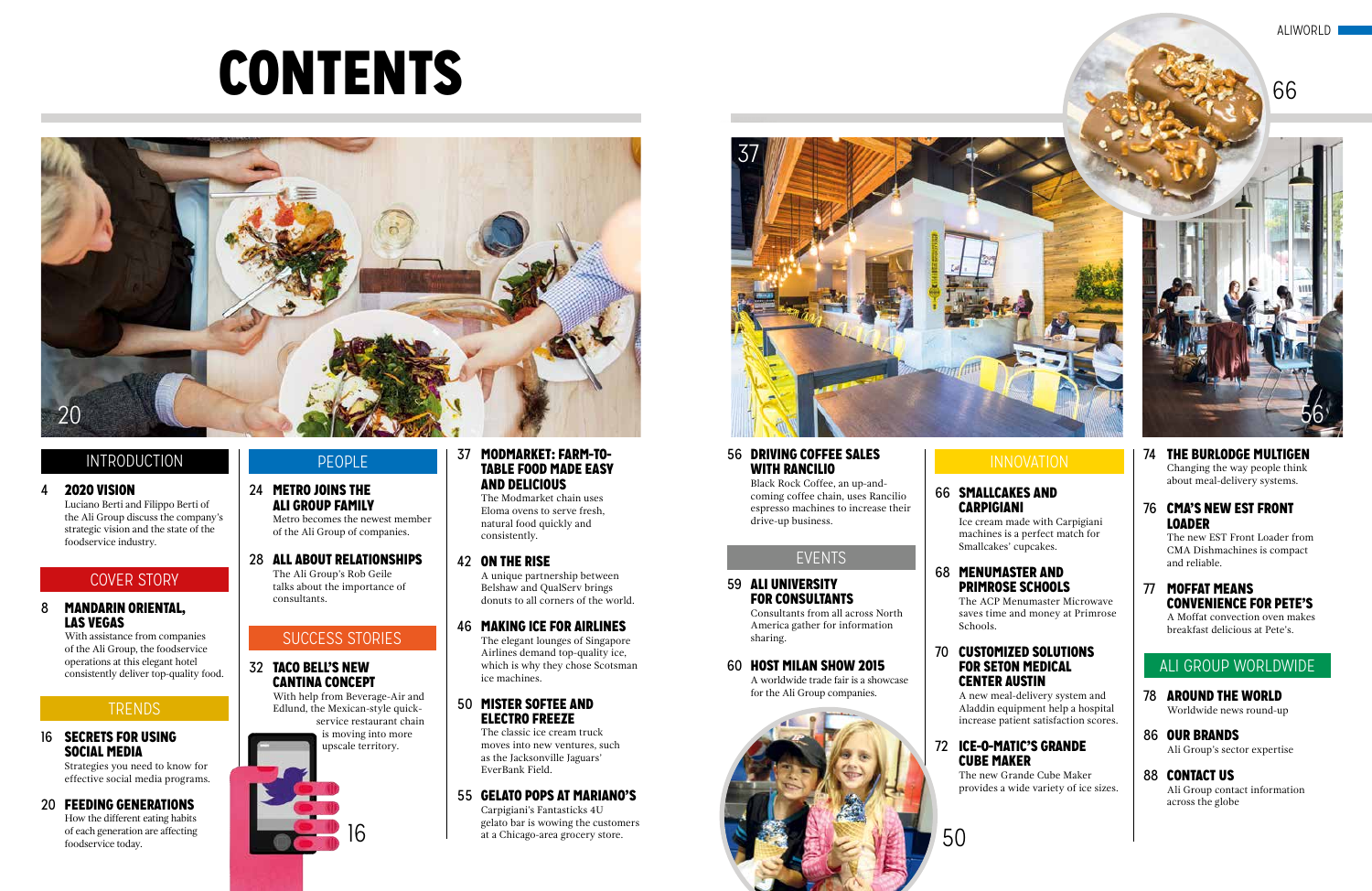# 2020 VISION

*The Ali Group's executive management team of Luciano Berti and Filippo Berti outline their five-year plan for the company.*

"The most reliable way to forecast the future," said American futurist and author John Naisbitt, "is to try to understand the present." Anticipating tomor row's success by concentrating on the small details of the present is something Ali Group founder and chairman Luciano Berti has come to fully appreciate, having spent 52 years at the helm of the business.

"Concentrating on the short-term means being able to adapt day-to-day," he says. "You have to think long-term but also consider the small details of the present. It is like trying to cross a river. You need to keep looking at the other side of the river, but you must also focus on keeping your balance on the stones beneath you. Sometimes you need to take a step back, or sideways, to keep your footing. But in business, as in life, it is important to look ahead and push boundaries. That's the beauty of life."

> Luciano berti balance long term<br>planning with a day-to-day flexibility. Luciano Berti balance long-term

The Ali Group vision for the coming years is to further grow the Group, add great brands to the portfolio, attract more talent and expand globally. Growth is intrinsic to the Ali Group's nature. In an ever-changing and ever-expanding foodservice envi ronment, to be successful a company must look for ward, not backward. Solutions that worked decades ago may not work today, and even today's successes always need to be examined to find ways to improve. That constant striving for improvement is one of the foundations of the Ali Group's success.

Luciano Berti's son Filippo is perfectly positioned to manage as head of the company's North American operations. For Filippo Berti, who manages the Ali Group's brands, manufacturing plants and 3,600 plus employees in North America, the global food service industry is set for further change in the next five years, despite not being the most "fast-paced" of sectors. "It's still very fragmented on the manu facturing and the distribution side. In some markets, though, we are experiencing consolidation trends at both ends, especially in mature markets, while Asia and the Middle East are seeing new players coming to the game. There are now more players in competition and I think we are likely to see more consolidation at the top of the sector. One of the bigger players could become significantly bigger," he says. Ali Group's Filippo Berti and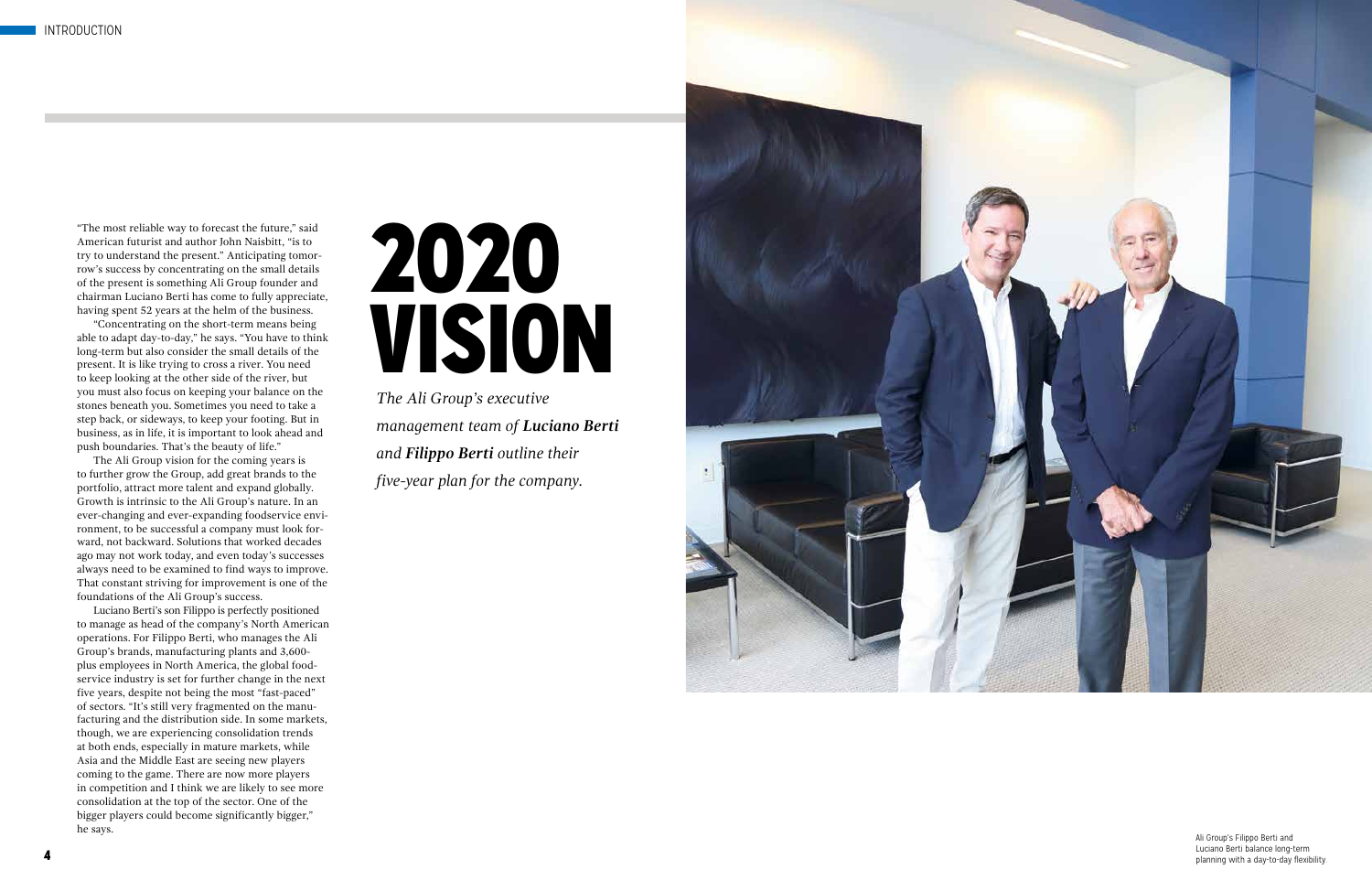7

## IN HIS OWN WORDS: LUCIANO BERTI ON FILIPPO BERTI

#### The Ali Group vision for the coming years is to further grow the Group, add great brands to the portfolio, attract more talent and expand globally. Growth is intrinsic to the Ali Group's nature.

"Metro is an absolute global leader in its product category. It has strong penetration with chains and great potential for further development within the Group." *—Filippo Berti*

According to Luciano Berti, external economic factors will continue to impact the industry, particularly in Europe. "The long recession still isn't behind us. It is hard to say if we will have a full recovery in the next five years, but something's got to give. For the econ omy to become stronger we need a stronger Europe. The handbrake is still on because of the political situation, but Europe is still a top tourist destination where entrepreneurs are in novative and willing to take a risk."

Asia is of critical importance to the Ali Group in the near future, although individual political and cultural differences may make the road to success in that area sometimes rocky.

Closer to home, the North American sector is far from stagnant. While some of the larger chains may be at the point of maturity, there are new, forward-thinking chains sprouting up constantly. These chains may offer fare that is lighter or healthier, or serve up pre viously unexplored ethnic cuisines. Furthermore, both newer and more es -

tablished foodservice operations are reexamining their use of technology to cater to today's timecrunched, tech-savvy customers front of house and to improve efficiency back of house.

Creating innovative products for these markets is what the Ali Group is all about, says Filippo Berti. "We are increasingly manufactur ing products with more technological content and innovative features," he says.

In order to assess the appetite in the market for innovation, Ali Group stays close to those in the most influential and important industry segments in foodservice. "We listen to consult ants, distributors and end-users. We take the pulse of the market and adapt to it," says Filippo Berti. The Ali Group's long-term forecasting

"Since Filippo joined Ali Group in 2008 he has proven to be a dynamic, discerning manager, well respected by his team.

"While our personalities are different, constant collaboration helps keep our objectives aligned. Filippo has shown himself to have vision and a great sensitivity to the market. He is able to foresee the evolution of the business and is quick to grasp the opportunities the market has to offer.

"Filippo pays attention to the numbers but is also able to read the reality behind the figures. He knows how to listen, which for me is one of the most important qualities. He is able to give direction to our managers while at the same time leaving them free to act as entrepreneurs.

"Filippo has a passion for the world of foodservice, but most of all he loves the personal relationships that the business allows him to build. He has traveled the world and lived in different countries. He is truly a citizen of the world. That is why he is ideal for a global company such as Ali Group.

"I have done my best to give Filippo direct experience in the field and to see the many different aspects of our business, so that he can learn first hand and develop confidence in his own expertise. I have always shared my views about business, but it is a two-way dialogue. His observations are always stimulating. I hope I have made a contribution to Filippo's professional growth and to who he has become today."

is easily adjusted to changes in the market. But the company firmly believes that flexibility is important to the Ali Group's overall success, giving each business the independence it needs to grow in its individual market.

One of the key reasons Ali Group has achieved profitable growth is through the acquisition of selected brands that are very specialized and are experts in their fields. "We recently completed a new acquisition for the Ali Group portfolio," says Filippo Berti. "InterMetro (Metro) is an American company that, for more than 85 years, has been the world's leading manufacturer of storage and transport equip ment in foodservice and commercial markets. Metro is an absolute global leader in its product category. It is a brand known globally, with a direct presence in Europe, the Middle East and Asia, besides the U.S. It has strong penetra tion with chains and great potential for further development within the Group."

The core strength and values for the Ali Group come from Luciano Berti, says his son. "My father is a titan of the industry," Filippo Berti says. "His knowledge, fairness and dedica tion have set the standards for everyone in the Ali Group. Working with him is a daily educa tion. He is the best teacher anyone could have."

Ali Group is in superb shape to face what ever is on the horizon in large part because of the tone set by its founder and chairman. And with Filippo Berti at the helm, the Ali Group is poised for continued growth in the years ahead.

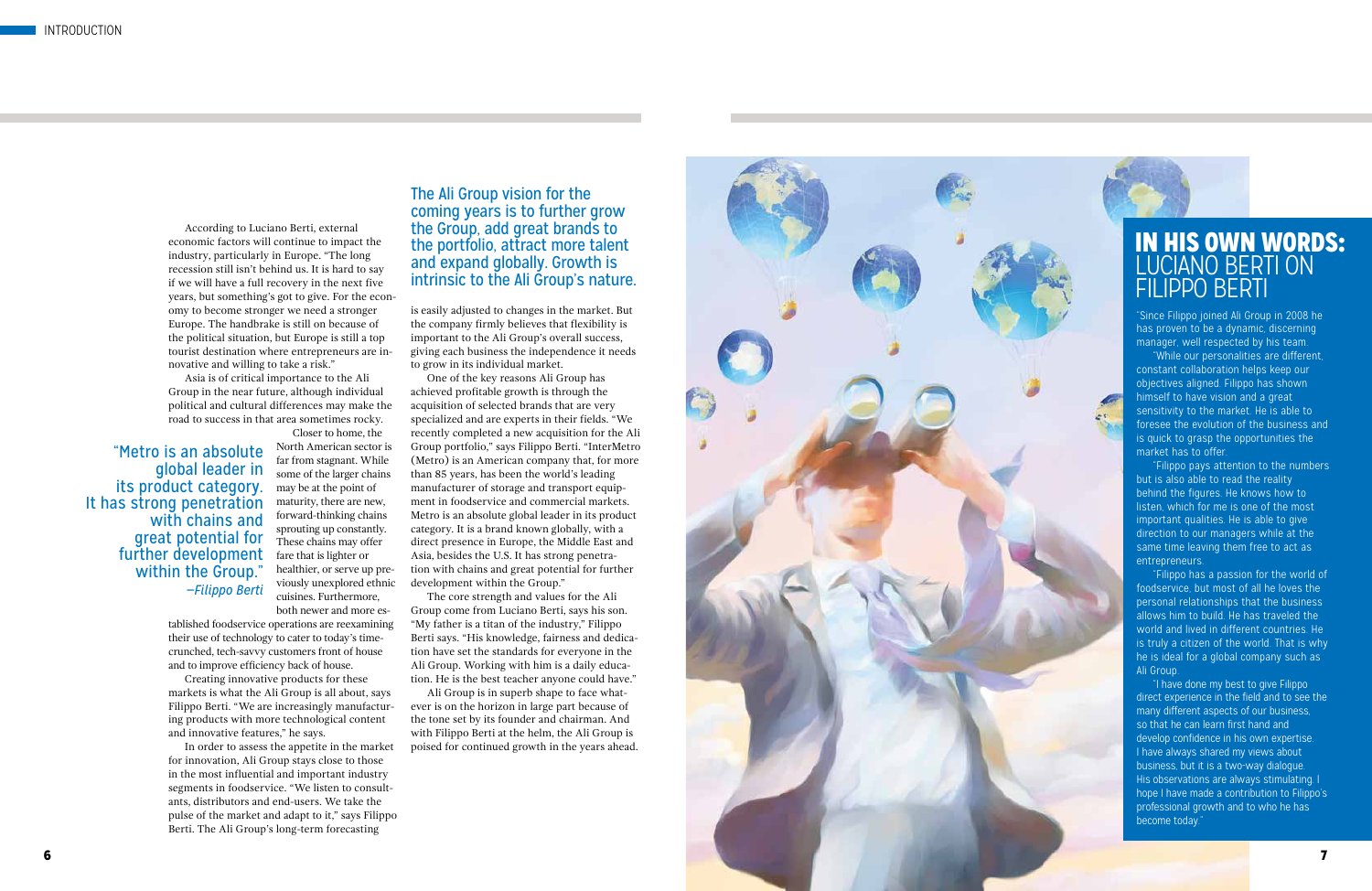# en de la companya de la companya de la companya de la companya de la companya de la companya de la companya de Dining Elegance at Mandarin Oriental, Las Vegas



*Creative, exciting dishes are served up at Mandarin Oriental, Las Vegas, driven by Executive Chef David Werly, with the help of Ali Group company products.*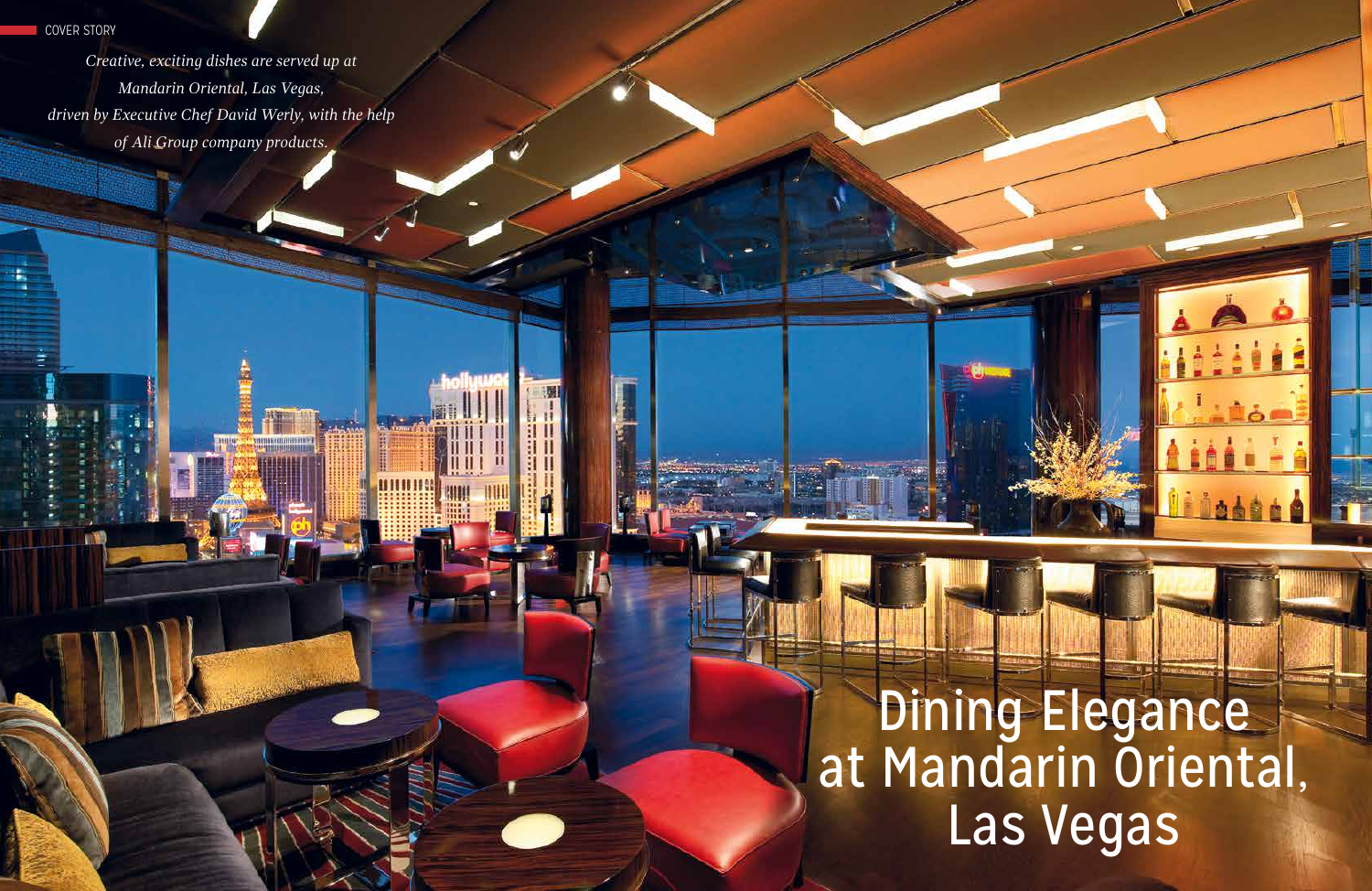

exciting and elegant in the world. And when it comes to top-of-the-line hotels in Las Vegas, few can match Mandarin Oriental, Las Vegas. Part of the worldwide Mandarin Oriental chain, the hotel has 392 rooms and suites, ranging from standard suites all the way up to the sophisticated and stylish 3,100 squarefoot Mandarin Suite. Additionally, there are a num ber of exclusive private residences atop the hotel.

A hotel this elegant demands exceptional foodservice, 24 hours a day, 365 days a year. Executive Chef David Werly oversees the restaurants at Mandarin Oriental, Las Vegas. "Our fine dining restaurant, Twist by Pierre Gagnaire, is very high-end French cuisine," Chef Werly says, adding that Gagnaire has earned three Michelin stars in France. "We also have an Asian bistro called MOzen. There we do American favorites and Asian favorites. We serve breakfast, lunch and dinner there as well. We also have a Pool Café and restaurant where we serve American favorites, but we try to be on the healthy side," he notes. Chef Werly oversees room service for the entire hotel and for the hotel's residences as well. "We have about 200 residents who live with us," he says, and the residents also have access to the hotel's foodser vice offerings. The hotel's banquet facilities and employee dining room also come under Chef Werly's command.

Obviously, the demands on the foodservice staff at Mandarin Oriental, Las Vegas differ from those of a traditional restaurant, and it all starts in the morning. "Check-in really hap pens from the middle of the day throughout the evening," Chef Werly says. While some guests will experience the hotel's restaurants right after checking in, for many the following day's breakfast becomes their first exposure to the hotel's foodservice. "I think breakfast time is the most important to us because it's the first impression you're going to give for the overall culinary program. That's what's going to trigger the guests to book one of the restaurants in the evening. It's not the same when you work for a restaurant because the most important meal is usually the dinner or the lunch, depending on the clientele. It doesn't matter if you're business

Chef Werly knows that no good chef works alone, and he says that the most enjoyable part of his job is the fact that he "comes to work with a team of people who are on the same page and want to do the best job they can. And do it with a smile and with a dynamic approach where we want to be the best at what we're doing. We challenge ourselves on a daily basis."

or leisure, you're going to judge us through our breakfast."

# CREATING MAGIC AT MANDARIN ORIENTAL, LAS VEGAS

The fact that the hotel operates multiple concepts under one roof represents another way this operator segment differs significantly from traditional restaurants. Where an aver age restaurant has only one concept, "in a hotel you can have many different concepts of restaurants, and you have to be able to switch between one and the other," Chef Werly says. "It's going to take a different approach on the conceptualization of the menu, the way you organize yourself and the way you're going to look at resources in the kitchen."

The guests at Mandarin Oriental, Las Vegas enjoy the culinary magic Executive Chef David Werly creates on a regular basis. What they don't see, however, is the lifetime of hard work, rigorous training and valuable experience behind each dish that the chef creates.

As with many chefs, Chef Werly found his love for food early in life. As a child growing up in northeast France, he created desserts for his family. Soon thereafter, he went to École Hôtelière de Strasbourg (France) for four years of culinary training. Then he was off to Paris to spend a year working at famed chef Gaston Lenôtre's three-star Michelin-rated restaurant, Le Pré Catelan. His next job found him working as private chef for the French Minister of Industry and following that was a stint at the legendary Ritz Hotel in Paris. A list of the high points of Chef Werly's career would be as long



as one of his delicious menus. He opened Le Cirque in Mexico City and reopened the New York Le Cirque. He earned a Michelin star and Five-Diamond AAA rating during a stint at Le Cirque at the Bellagio Hotel in Las Vegas. After he became Executive Chef in charge of Food and Beverage at the Setai Hotel in Miami, the hotel's restaurant was named one of the top 10 hotel restaurants in the world in 2011 by *Hotels* magazine.

To Chef Werly, any successful chef has to be a team leader as well. "If you're a chef, you have to be someone who likes the human relationship," he says. "You will determine your success by your capacity of being able to work with a team, drive a team and be a leader."

# A hotel this elegant demands exceptional foodservice, 24 hours a day, 365 days a year.

#### **Executive Chef David Werly's career has taken him around the globe**



The Asian-inspired MOzen Bistro.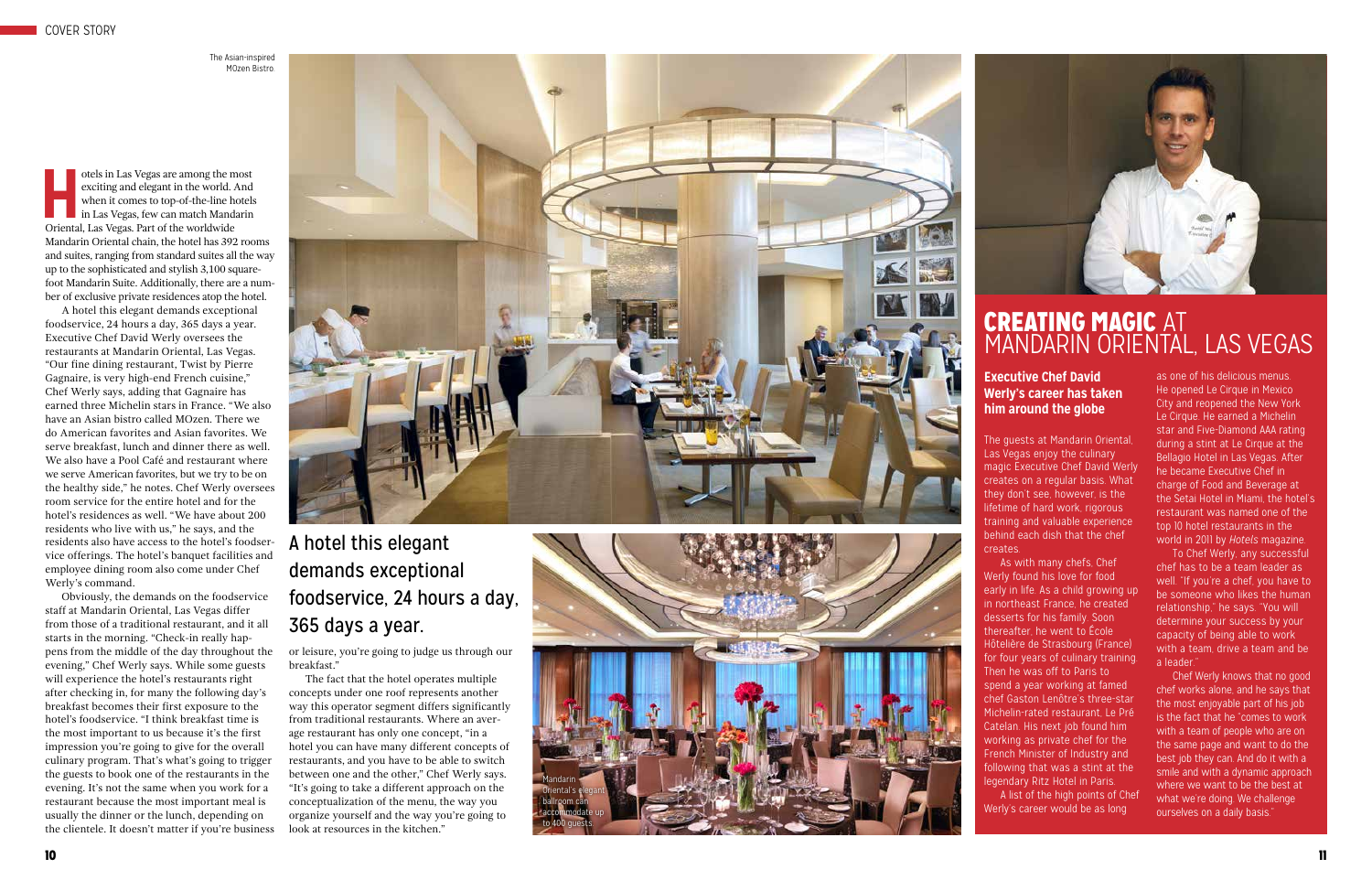Those resources obviously include equipment, such as refrigerators. "When you are producing for 500 people on a daily basis you're going to look for refrigeration where you're going to be able to push a full cart inside. It's a very different concept from equipment for a restaurant," he adds.

Last year, the hotel went through an upgrade of its refrigeration equipment, so Chef Werly had to examine his options. He started discussions with three major brands, two of which already had significant penetration in the Las Vegas market — and Victory Refrigeration. "I worked in New York," says Chef Werly. "You can find Victory more often there."

# FAST FACTS ABOUT MANDARIN ORIENTAL, LAS VEGAS

335 guest rooms decorated in a chic, contemporary style

**57 SUITES** ranging in size from 850 square feet to 3,100 square feet

SKY BRIDGE TO CRYSTALS RETAIL and entertainment district 27,000-SQUARE-FOOT spa and fitness center 12,000 SQUARE FEET of function space

What first attracted Chef Werly to the Victory products was the appearance. "I looked at how good looking the product is. That's the first impression. Victory did a very, very good job with the design." But flexibility was equally important for the chef, who was also looking for refrigeration that would give him "the capacity of adapting to every need that we'd have in the future. If I bought for my banquet operation and wanted to use it as well in the restaurant, do they offer flexibility? And they did."

FOUR RESTAURANTS: Twist by Pierre Gagnaire, MOzen Bistro, the Poolside Café and Tea Lounge, as well as the Mandarin Bar

LEED<sup>®</sup> GOLD CERTIFIED by the U.S. Green Building Council (USGBC)

## Opened DECEMBER 4, 2009

## NON-GAMING hotel

**392** guestrooms and suites

47 stories

LOCATED ON LAS VEGAS BOULEVARD, The Strip, at the entrance to Las Vegas' CityCenter

### 7,650-SQUARE-FOOT ORIENTAL BALLROOM with floor-to-ceiling windows and

dramatic views of The Strip

Just like every other operation, being environmentally conscious is important to the hotel. Chef Werly calls Victory "more green in their approach with refrigeration because we're using refrigeration that's cooled with water. That's a greener option and not many companies offer that. Victory offered that. That was a very, very important aspect for me." Along with that, Victory offered energy-efficient features. "Energy efficiency was very important to me. The fact that the light inside of the refrigeration is LED — that's saving a lot of energy. Not only was Victory really focusing on being high-end, but it was adapting to the 21st century needs of a new refrigeration system."

Werly selected a variety of Victory refrigeration and freezer units, including a reach-in Dual Temp Cabinet, a roll-through Refrigerator, a roll-in Refrigerator and a roll-in Freezer, all in the ULTRASPEC**™** Series. Additionally, he chose three side-mounted worktop refrigerators.

For Chef Werly, the SecureTemp 1.0™ monitoring program offered by the Victory refrigerators helped him eliminate a third-party monitoring service he was using previously. SecureTemp 1.0, the industry's first and only temperature monitoring solution with no software or monthly monitoring fees, is standard on all Victory models. "The fact is that Victory was providing a system that is quite easy to set up, allowing me to have electronic monitoring for the refrigeration that I just installed. That

"In a hotel you can have many different concepts of restaurants, and you have to be able to switch between one and the other." *—Chef David Werly*







Other Ali Group products are helping Mandarin Oriental, Las Vegas make their meals. See page 15, for details.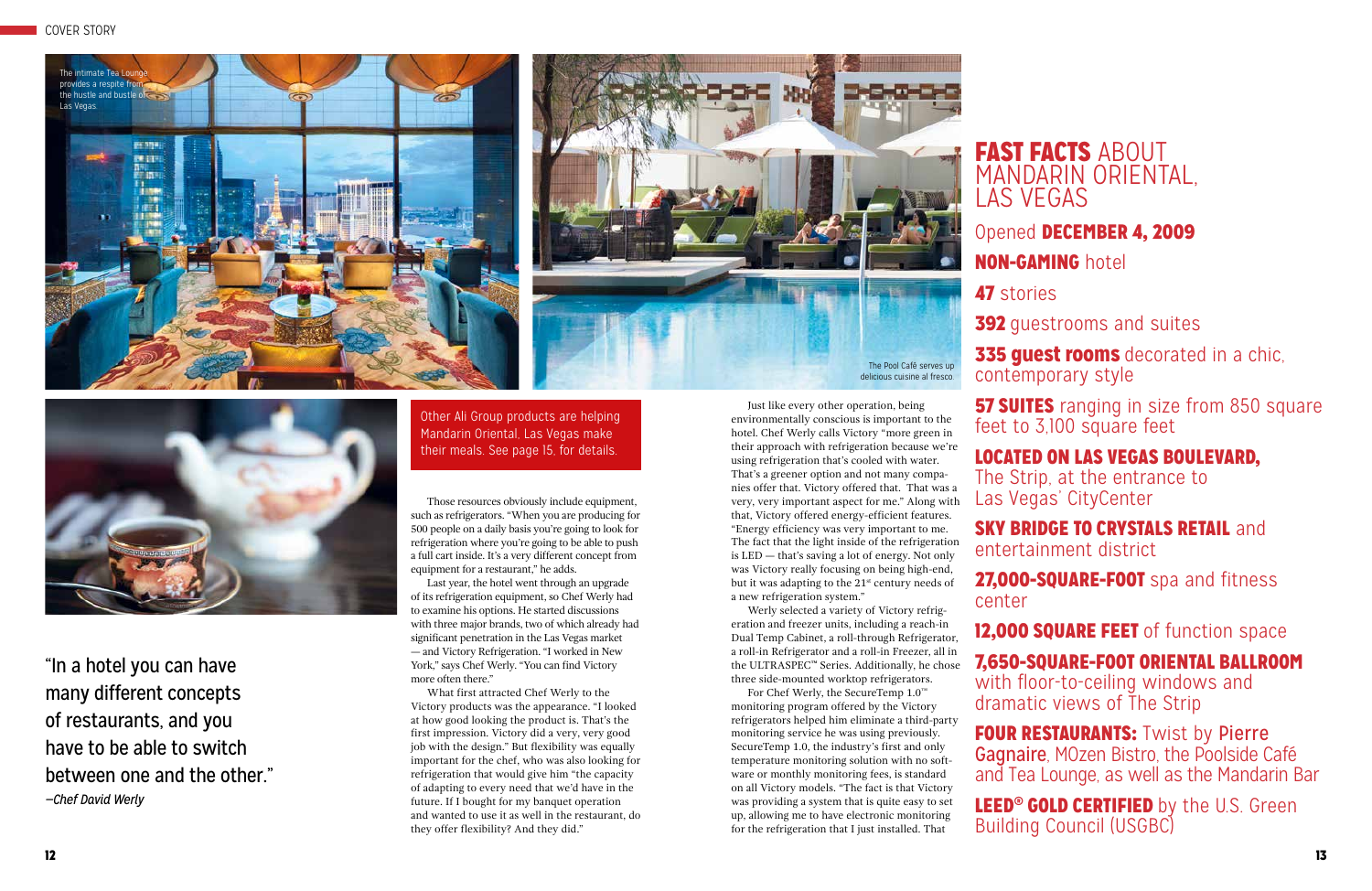It's no wonder Mandarin Oriental, Las Vegas chose the Victory ULTRASPEC<sup>™</sup> Series, with all these standard product features:

- Exclusive **SecureTemp 1.0®** temperature monitoring
- Expansion valve technology
- Santoprene door gaskets with two-year warranty
- LED lighting
- Dual-speed, energy-efficient EC motors
- 20-gauge, stainless steel doors
- Stainless steel breaker strips
- Full electronic control
- Coated coil located outside of the food zone
- Stainless steel hinged, lift-up grill
- Heavy-duty door handles with cylinder locks
- Three-year parts and labor warranty with an additional two-year compressor warranty

Standard on all Victory refrigerators, the unique SecureTemp 1.0 technology is the only temperature monitoring solution in the industry that does not require expensive software or monthly monitoring fees. It provides instant notifications when equipment is not maintaining temperature (such as in a power outage, cabinet failure or open doors) or requires preventative maintenance. It is HACCP compliant and meets NAFEM's data protocol. Also, it's available as an option to monitor other units such as walk-ins, dish machines and ice machines.



**"**Providing Victory ULTRASPEC products, featuring our exclusive SecureTemp 1.0 technology, brings peace of mind to Mandarin Oriental, Las Vegas. We are proud to be part of this project and to work not just with David and his team, but with our manufacturer's rep, Greg McIntosh of Lund-Iorio, Inc. and Jim Barks of TriMark Raygal, our dealer," says Jennifer Ward, Senior Vice President of Sales and Marketing for Ali Group North America – Refrigeration Division.

# THE FEATURE-PACKED VICTORY ULTRASPEC ™ SERIES

## MORE **ALI GROUP COMPANIES** AT MANDARIN ORIENTAL, LAS VEGAS

Victory Refrigeration isn't the only Ali Group brand that can be found at Mandarin Oriental, Las Vegas. Some of the other products from Ali Group companies seen in Chef Werly's kitchen include:

The **Edlund KSS-5050 Knife Sanitizing System** provides a complete method of liquid sanitizing, air-drying and storage of knives. The liquid sanitizing tank allows for submersion of the entire blade, thus ensuring complete sanitizing. The built-in knife rack provides airdrying and safe storage of knives. This system eliminates cross-contamination and results in providing a safe food product to the consumer.

The **CMA Dishmachines GL-X Chemical Sanitizing Glass Washer** can handle up to 30 racks per hour, using only 1.7 gallons of water per cycle. Its upper and lower rotating wash arms guarantee excellent results and all stainless steel construction means long life and years of troublefree operation. The "works in a drawer" design attaches all the electrical components to a sliding drawer for easy access and service.

Metro's **MetroMax Q ®** Shelving features removable polymer shelf mats with epoxy-coated frames. Quick-adjust shelves allow the shelving units to be reconfigured without tools. The vented mats allow for light and air penetration, and are easily removed for cleaning by hand or in dish machines. **Super Erecta ® Shelving** is the original, post-based adjustable shelving system. Easily configurable for stationary, mobile or wall-mount applications, Super Erecta shelving can hold up to 800 lbs. of weight per shelf, and is available in a variety of finishes or stainless steel.

should help me save some money in the long run by getting rid of this system that I purchased separately."

However, the people behind the refrigera tors were just as important to Chef Werly. After meeting the Victory team, the chef felt that the "company was really oriented toward high-end refrigeration. Then I met the people and I have to say that I like to do business with people I've come to appreciate. I feel like we're going to be able to work together. That was really the overall feeling from the Victory team when I met with them."

The follow-up after the sale has been just as impressive to the chef, particularly because he feels the Victory team listens. "I've seen many

"The fact is that Victory was providing a system that is quite easy to set up, allowing me to have electronic monitoring for the refrigeration that I just installed." *—Chef David Werly*



of the higher-ranking Victory reps come in to speak with me and check on the install to see how it looks. As we speak, we're still working together to find a couple of solutions with some of the designs. I'm very pleased with the fact that Victory is still very open to listening to the professional who is using the product."

Chef Werly feels that the relationship between Victory and Mandarin Oriental, Las Vegas is mutually beneficial. "Everybody has been extremely helpful. The Victory man agement and sales team are willing to work as a partner and to put the best product out there for Victory and for me as well. It's a partnership and I really like it."



(Right and below) The CMA Dishmachines GL-X Chemical Sanitizing Glasswasher hard at work at Mandarin Oriental.

(Above) Sturdy Super Erecta



Shelving helps keep the hotel's kitchen organized.

(Left) MetroMax Q Shelving handles all types of storage jobs.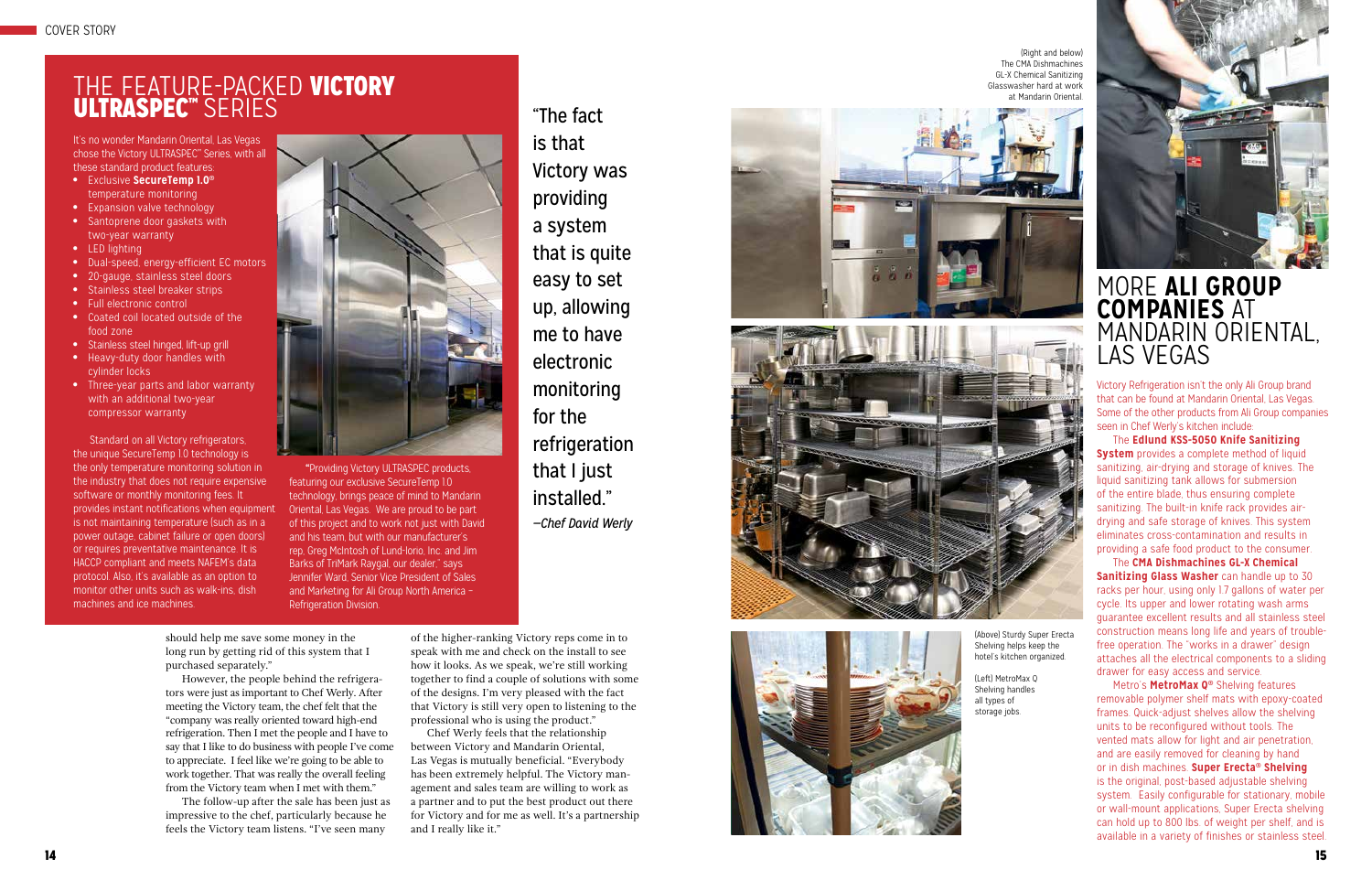# SECRETS FOR USING SERVER SOCIAL

*Tips from the experts on using social media effectively.*

 $\overline{f}$ 

**S** how do businesses a) navigate ocial media is here to stay. We all know that. But with so many platforms out there, the social media landscape, and b) get the most value out of their activity? For a niche community such as the foodservice equipment industry, deriving value from social media becomes an even greater challenge.

"When speaking at conferences, I often get asked, 'Can social media help us to reach new clients or sell more products?' " says Karen Fewell of the fullscale marketing firm Digital Blonde. "Social media on its own isn't the answer and there certainly isn't a magic

solution to make social media work. But what will work is creating useful, interesting and informative content that can be used across a range of marketing channels."

While it's certainly possible to buy ads on Facebook, Twitter and other feeds, which will draw visi tors directly to your website or product releases, gener ally businesses find more benefits through the indirect benefits of social media.

"Social media can be a great research and networking tool," says Andy Crestodina, co-founder and strategic di rector of Orbit Media Studios, a web design and interactive marketing agency in Chicago. "People buy from those they

know, like and trust. When you build relationships with trade associations, magazines and other gatekeepers for dif ferent audiences, it's a way to be known, liked and trusted."

Businesses and profes sionals can take "hundreds of little actions" to build their connections and audience online, from following others that follow you, to answering questions, joining groups and more. Here are some top tips from Fewell and Crestodina to get the most out of your social media platform.

#### **Make Your Presence Known**

Even if you're not currently active in a social network or don't plan on becoming very active, at least create a profile on different social media sites.

"Social media profiles often rank high in search en gines, so claiming a presence

in each social network is a way to dominate the first page of Google when people search for your name or business," says Crestodina. Always include your website on these sites to draw visi tors back to your main page.

Make sure the profile is complete, and yes, that includes an updated photo. "There is nothing worse than looking at someone's LinkedIn profile and there's no photo — it begs too many questions." Filling out a pro file doesn't have to be diffi cult; create a Twitter bio that describes what you do in a basic way, Crestodina says. Use the same profile photo for multiple sites, if desired. And consider "call forward ing": don't be afraid to men tion on Twitter that you're more active on LinkedIn and direct them there.

**in the** 

**Foodservice** 

**Equipment** 

**Community** 

**PINEDIA**